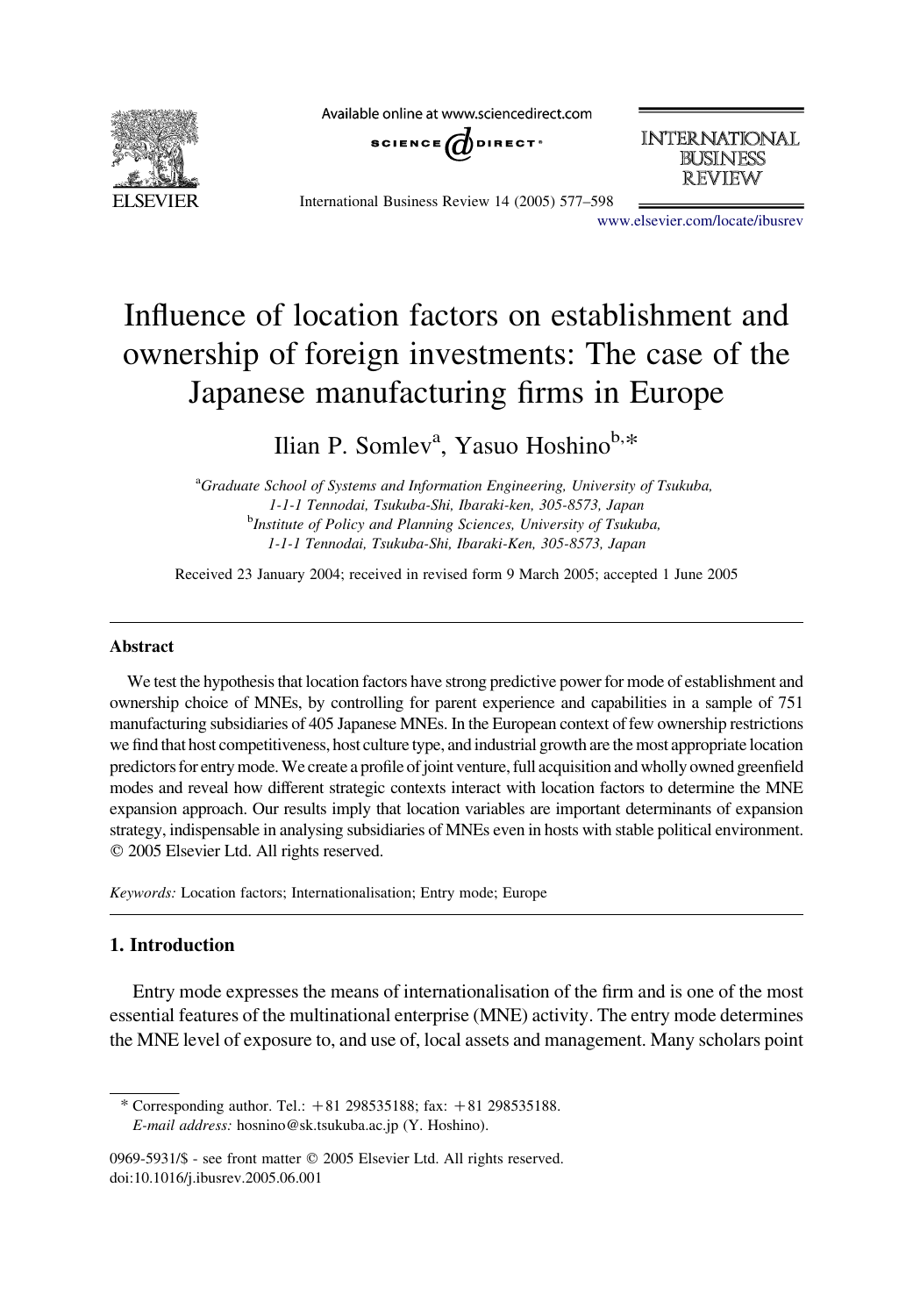out that this level of exposure influences profitability and stability of operations [\(Beamish,](#page--1-0) [Delios, & Lecraw, 1997; Chen & Hu, 2002; Nitsch, Beamish, & Makino, 1996; Woodcock,](#page--1-0) [Beamish, & Makino, 1994](#page--1-0)). For this reason entry mode is extensively analysed in different contexts, by assessing the effect of the factors that determine the investment process: firmspecific capabilities, internalisation and location. The first two factors are manifestation of the MNE competence and strategy and make the subsidiaries with a common parent similar in design. However, the necessity of the parent to adapt to different host realities makes its subsidiaries less similar in practice. Therefore, location factors presumably shape the entry mode choice as much as MNE capabilities do. Some scholars insist that location is a neglected factor in the analysis of MNE activity and has to be reintegrated into it ([Dunning, 1998](#page--1-0)). However, while there are many studies about the effect on entry mode of the first two groups of factors, the methodology for reflecting the location effect is barely developed.

Some authors control loosely, rather than analyse, the location factors through the (single-host) designs of their entry mode studies or through implicit assumptions, despite the fact that some location factors are indispensable in any research of entry mode. The best example of such a factor is government restriction on foreign ownership ([Chen & Hu,](#page--1-0) [2002](#page--1-0)). More focused studies incorporate explicitly the relevant political hazards and government restriction by reflecting highly variant institutional environments, often of developing countries [\(Delios & Henisz, 2000; Padmanabhan & Cho, 1996](#page--1-0)). However, this sole focus on political factors contributes little to the understanding of how other types of location factors affect entry mode. Given the theoretical importance of all types of location factors we attempt to isolate their effect on 751 entries of 405 Japanese MNEs in Europe.

There is a two-fold reason to choose Europe as the focal point of the analysis. First, our aim is to choose a location where political restriction plays a minimal role and location variation comes primarily from non-political factors. European countries are ideal in this respect because their policy to investors is integrated and common, while important differences in local factors remain. Second, we exclude investments in other continents, in order to reduce as much as possible the variance of strategic and other motivational variables. The paper studies only subsidiaries in manufacturing industries because these entries of higher commitment depend most on local conditions, and have been frequently used in previous studies ([Belderbos, Capannelli, & Fukao, 2001; Caves, 1996; Heitger &](#page--1-0) [Stehn, 1990; Padmanabhan & Cho, 1996](#page--1-0)).

### 2. Explanatory factors for entry mode choice

Forms of international expansion like exporting and licensing are modes of low commitment that do not constitute foreign direct investment (FDI), and are beyond the scope of this study. The studies of modes of higher commitment have followed different approaches. [Hennart and Reddy \(1997\)](#page--1-0) divide entry mode to local asset seeking and wholly owned modes and focus on the former one, which corresponds to acquisitions and joint ventures. Other scholars incorporate all relevant modes by using two separate variables for ownership structure and mode of establishment [\(Padmanabhan & Cho, 1996\)](#page--1-0). We integrate both ownership structure and mode of establishment in one multinomial dependent variable, which includes greenfield investment, acquisition, and joint venture, in approximate order of